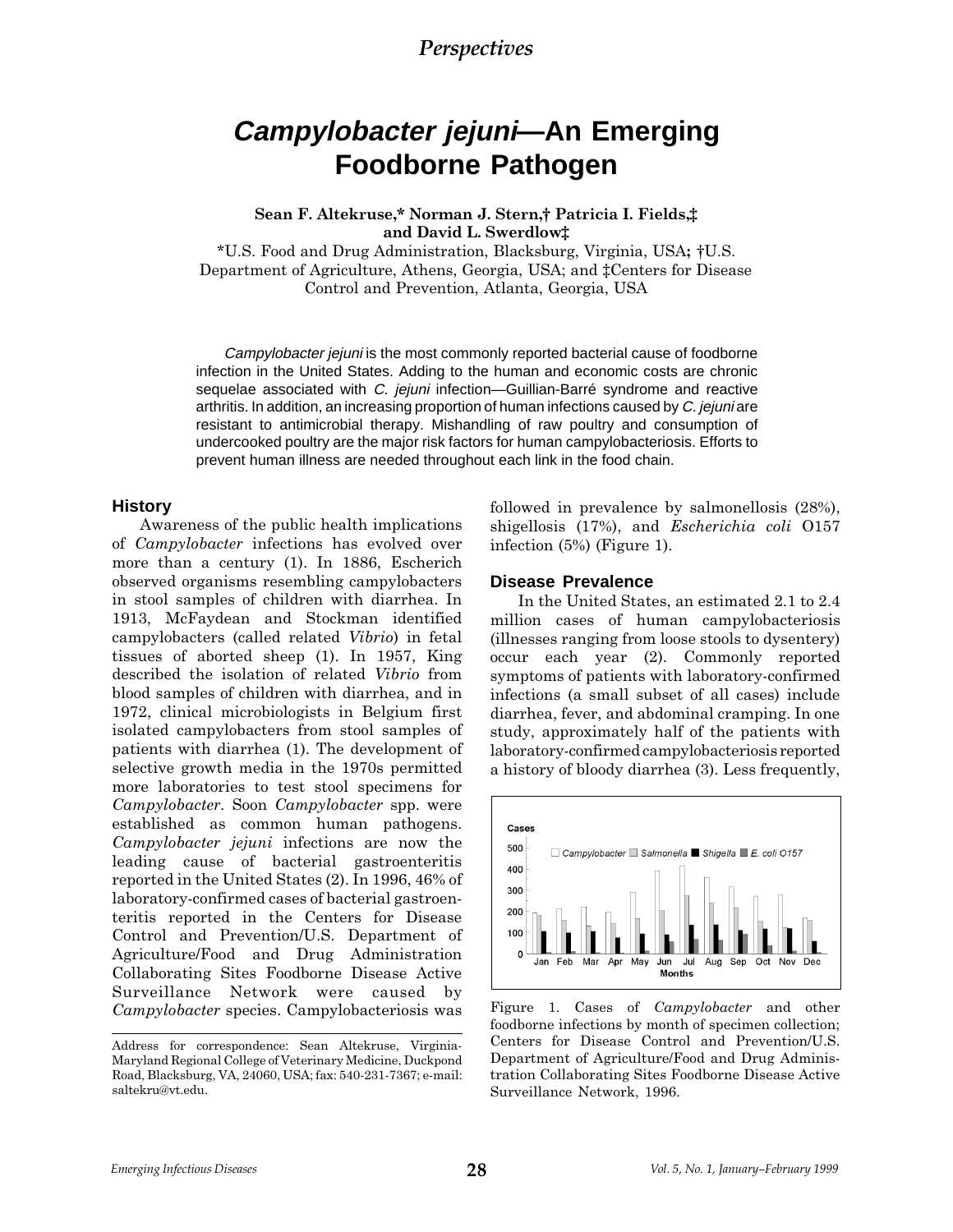C. jejuni infections produce bacteremia, septic arthritis, and other extraintestinal symptoms (4). The incidence of campylobacteriosis in HIV-infected patients is higher than in the general population. For example, in Los Angeles County between 1983 and 1987, the reported incidence of campylobacteriosis in patients with AIDS was 519 cases per 100,000 population, 39 times higher than the rate in the general population. (5). Common complications of campylobacteriosis in HIV-infected patients are recurrent infection and infection with antimicrobial-resistant strains (6). Deaths from C. jejuni infection are rare and occur primarily in infants, the elderly, and patients with underlying illnesses (2).

### **Sequelae to Infection**

Guillain-Barré syndrome (GBS), a demyelating disorder resulting in acute neuromuscular paralysis, is a serious sequela of Campylobacter infection (7). An estimated one case of GBS occurs for every 1,000 cases of campylobacteriosis (7). Up to 40% of patients with the syndrome have evidence of recent Campylobacter infection (7). Approximately 20% of patients with GBS are left with some disability, and approximately 5% die despite advances in respiratory care. Campylobacteriosis is also associated with Reiter syndrome, a reactive arthropathy. In approximately 1% of patients with campylobacteriosis, the sterile postinfection process occurs 7 to 10 days after onset of diarrhea (8). Multiple joints can be affected, particularly the knee joint. Pain and incapacitation can last for months or become chronic.

Both GBS and Reiter syndrome are thought to be autoimmune responses stimulated by infection. Many patients with Reiter syndrome carry the HLA B27 antigenic marker (8). The pathogenesis of GBS (9) and Reiter syndrome is not completely understood.

### **Treatment of C. jejuni Infections**

Supportive measures, particularly fluid and electrolyte replacement, are the principal therapies for most patients with campylobacteriosis (10). Severely dehydrated patients should receive rapid volume expansion with intravenous fluids. For most other patients, oral rehydration is indicated. Although Campylobacter infections are usually self limiting, antibiotic therapy may be prudent for

patients who have high fever, bloody diarrhea, or more than eight stools in 24 hours; immunosuppressed patients, patients with bloodstream infections, and those whose symptoms worsen or persist for more than 1 week from the time of diagnosis. When indicated, antimicrobial therapy soon after the onset of symptoms can reduce the median duration of illness from approximately 10 days to 5 days. When treatment is delayed (e.g., until C. jejuni infection is confirmed by a medical laboratory), therapy may not be successful (10). Ease of administration, lack of serious toxicity, and high degree of efficacy make erythromycin the drug of choice for C. jejuni infection; however, other antimicrobial agents, particularly the quinolones and newer macrolides including azithromycin, are also used.

### **Antimicrobial Resistance**

The increasing rate of human infections caused by antimicrobial-resistant strains of C. jejuni makes clinical management of cases of campylobacteriosis more difficult (11,12). Antimicrobial resistance can prolong illness and compromise treatment of patients with bacteremia. The rate of antimicrobial-resistant enteric infections is highest in the developing world, where the use of antimicrobial drugs in humans and animals is relatively unrestricted. A 1994 study found that most clinical isolates of C. jejuni from U.S. troops in Thailand were resistant to ciprofloxacin. Additionally, nearly one third of isolates from U.S. troops located in Hat Yai were resistant to azithromycin (11). In the industrialized world, the emergence of fluoroquinoloneresistant strains of C. jejuni illustrates the need for prudent antimicrobial use in food-animal production (12). Experimental evidence demonstrates that fluoroquinolone-susceptible C. jejuni readily become drug-resistant in chickens when these drugs are administered (13). After flouroquinolone use in poultry was approved in Europe, resistant C. jejuni strains emerged rapidly in humans during the early 1990s (12). Similarly, within 2 years of the 1995 approval of fluoroquinolone use for poultry in the United States, the number of domestically acquired human cases of ciprofloxacin-resistant campylobacteriosis doubled in Minnesota (14). In a 1997 study conducted in Minnesota, 12 (20%) of 60 C. jejuni isolates obtained from chicken purchased in grocery stores were ciprofloxacinresistant (14).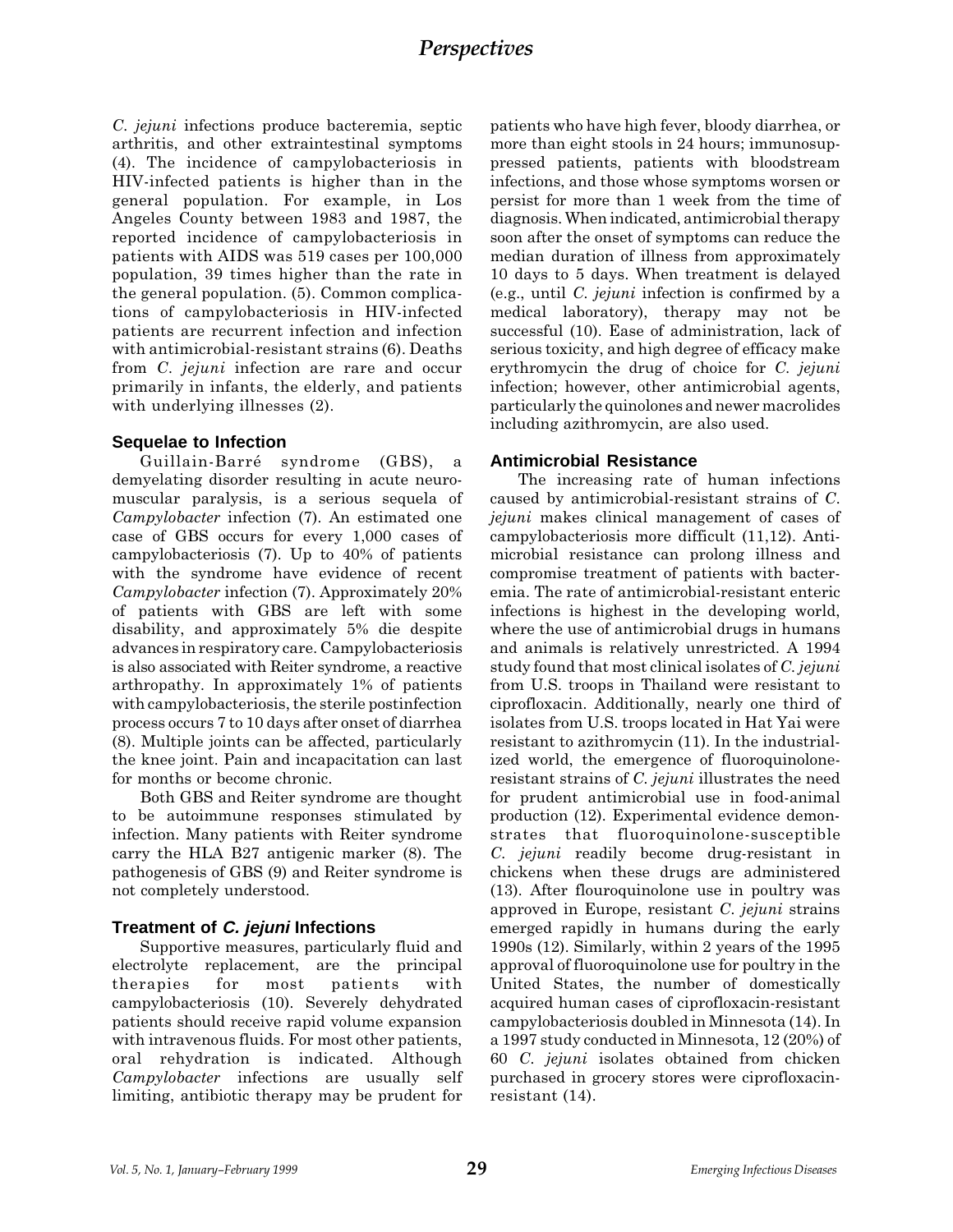### **Pathogenesis**

The pathogenesis of C. jejuni infection involves both host- and pathogen-specific factors. The health and age of the host (2) and C. jejuni-specific humoral immunity from previous exposure (15) influence clinical outcome after infection. In a volunteer study, C. jejuni infection occurred after ingestion of as few as 800 organisms (16). Rates of infection increased with the ingested dose. Rates of illness appeared to increase when inocula were ingested in a suspension buffered to reduce gastric acidity (16).

Many pathogen-specific virulence determinants may contribute to the pathogenesis of C. jejuni infection, but none has a proven role (17). Suspected determinants of pathogenicity include chemotaxis, motility, and flagella, which are required for attachment and colonization of the gut epithelium (Figure 2) (17). Once colonization occurs, other possible virulence determinants are iron acquisition, host cell invasion, toxin production, inflammation and active secretion, and epithelial disruption with leakage of serosal fluid (17).



Figure 2. Scanning electron microscope image of Campylobacter jejuni, illustrating its corkscrew appearance and bipolar flagella. Source: Virginia-Maryland Regional College of Veterinary Medicine, Blacksburg, Virginia.

### **Survival in the Environment**

Survival of *C. jejuni* outside the gut is poor, and replication does not occur readily (17). C. jejuni grows best at 37°C to 42°C (18), the approximate body temperature of the chicken (41 $^{\circ}$ C to 42 $^{\circ}$ C). C. jejuni grows best in a low oxygen or microaerophilic environment, such as an atmosphere of 5%  $O_2$ , 10%  $CO_2$ , and 85% N<sub>2</sub>. The organism is sensitive to freezing, drying, acidic conditions ( $pH \leq 5.0$ ), and salinity.

### **Sample Collection and Transport**

If possible, stool specimens should be chilled (not frozen) and submitted to a laboratory within 24 hours of collection. Storing specimens in deep, airtight containers minimizes exposure to oxygen and desiccation. If a specimen cannot be processed within 24 hours or is likely to contain small numbers of organisms, a rectal swab placed in a specimen transport medium (e.g., Cary-Blair) should be used. Individual laboratories can provide guidance on specimen handling procedures (18).

Numerous procedures are available for recovering C. jejuni from clinical specimens (18). Direct plating is cost-effective for testing large numbers of specimens; however, testing sensitivity may be reduced. Preenrichment (raising the temperature from 36°C to 42°C over several hours), filtration, or both are used in some laboratories to improve recovery of stressed C. jejuni organisms from specimens (e.g., stored foods or swabs exposed to oxygen) (19). Isolation can be facilitated by using selective media containing antimicrobial agents, oxygen quenching agents, or a low oxygen atmosphere, thus decreasing the number of colonies that must be screened (18,19).

### **Subtyping of Isolates**

No standard subtyping technique has been established for C. jejuni. Soon after the organism was described, two serologic methods were developed, the heat-stable or somatic O antigen (20) and the heat-labile antigen schemes (21). These typing schemes are labor intensive, and their use is limited almost exclusively to reference laboratories. Many different DNAbased subtyping schemes have been developed, including pulsed-field gel electrophoresis (PFGE) and randomly amplified polymorphic DNA (RAPD) analysis (22). Various typing schemes have been developed on the basis of the sequence of flaA, encoding flagellin (23); however, recent evidence suggests that this locus may not be representative of the entire genome (24).

### **Transmission to Humans**

Most cases of human campylobacteriosis are sporadic. Outbreaks have different epidemio-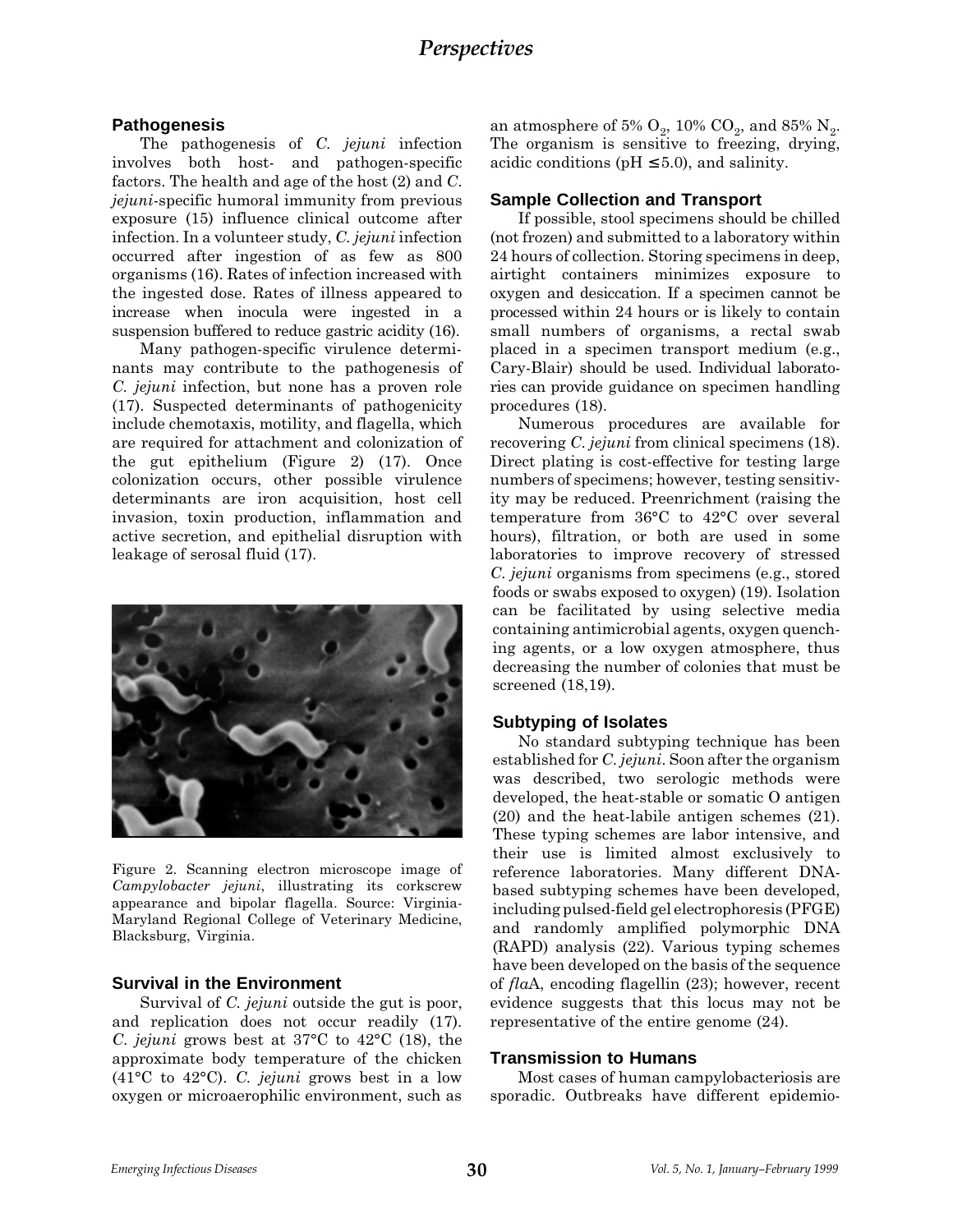logic characteristics from sporadic infections (2). Many outbreaks occur during the spring and autumn (2). Consumption of raw milk was implicated as the source of infection in 30 of the 80 outbreaks of human campylobacteriosis reported to CDC between 1973 and 1992. Outbreaks caused by drinking raw milk often involve farm visits (e.g., school field trips) during the temperate seasons. In contrast, sporadic Campylobacter isolates peak during the summer months (Figure 1). A series of case-control studies identified some risk factors for sporadic campylobacteriosis, particularly handling raw poultry (25,26) and eating undercooked poultry (27-31) (Table). Other risk factors accounting for a smaller proportion of sporadic illnesses include drinking untreated water (29); traveling abroad (25); eating barbequed pork (28) or sausage (27); drinking raw milk (29, 32) or milk from birdpecked bottles (33); and contact with dogs (27) and cats (29,31), particularly juvenile pets or pets with diarrhea (25,34). Person-to-person transmission is uncommon (25,32). Overlap is reported between serotypes of C. jejuni found in humans, poultry, and cattle, indicating that foods of animal origin may play a major role in transmitting C. jejuni to humans (35).

In the United States, infants have the highest age-specific Campylobacter isolation rate, approximately 14 per 100,000 person years. As children get older, isolation rates decline to approximately 4 per 100,000 person years for young adolescents. A notable feature of the epidemiology of human campylobacteriosis is the high isolation rate among young adults, approximately 8 per 100,000 person years. Among middle-aged and older adults, the isolation rate is  $\leq$  3 per 100,000 person years (2). The peak isolation rate in neonates and infants is attributed in part to susceptibility on first exposure and to the low threshold for seeking medical care for infants (2). The high rate of infection during early adulthood, which is pronounced among men, is thought to reflect poor food-handling practices in a population that, until recently, relied on others to prepare meals (2).

#### **Reservoirs**

The ecology of C. *jejuni* involves wildlife reservoirs, particularly wild birds. Species that carry  $C$ . *jejuni* include migratory birds—cranes, ducks, geese (36), and seagulls (37). The organism is also found in other wild and domestic bird species, as well as in rodents (38). Insects can carry the organism on their exoskeleton (39).

|     | Number         |               |                                     |                     | Foods associated                                        | Animal                          |       |
|-----|----------------|---------------|-------------------------------------|---------------------|---------------------------------------------------------|---------------------------------|-------|
|     | Cases Controls | Date          | Population                          | Location            | with illness                                            | contacts                        | Ref.  |
| 52  | 103            | 1989-<br>1990 | Residents of<br>three counties      | Norway              | Poultry, sausage                                        | Dogs                            | 27    |
| 218 | 526            | 1982-<br>1983 | HMO patients                        | Washington<br>State | Undercooked<br>chicken                                  | Animals with<br>diarrhea        | 30,34 |
| 29  | 42             | 1990          | Residents of<br>Manchester          | England             | Bottled milk <sup>a</sup>                               |                                 | 33    |
| 45  | 45             | 1983-<br>1984 | University students                 | Georgia             | Chicken                                                 | Cats                            | 31    |
| 53  | 106            | 1982-<br>1983 | Rural children                      | Iowa                | Raw milk                                                |                                 | 32    |
| 40  | 80             | 1981          | Residents of Denver,<br>Ft. Collins | Colorado            | Untreated water,<br>raw milk,<br>undercooked<br>chicken | Cats                            | 29    |
| 54  | 54             | 1982          | Residents of<br>Rotterdam           | Netherlands         | Chicken, pork,<br>barbequed foods                       |                                 | 28    |
| 10  | 15             | 1982          | Residents of<br>Larimer County      | Colorado            | Preparing chicken                                       |                                 | 26    |
| 55  | 14             | 1980          | Residents of<br>Göteborg            | Sweden              | Preparing chicken                                       | Kitten, dog<br>with<br>diarrhea | 25    |

Table. Epidemiologic studies of laboratory-confirmed cases of sporadic campylobacteriosis

aBottle tops pecked by wild birds.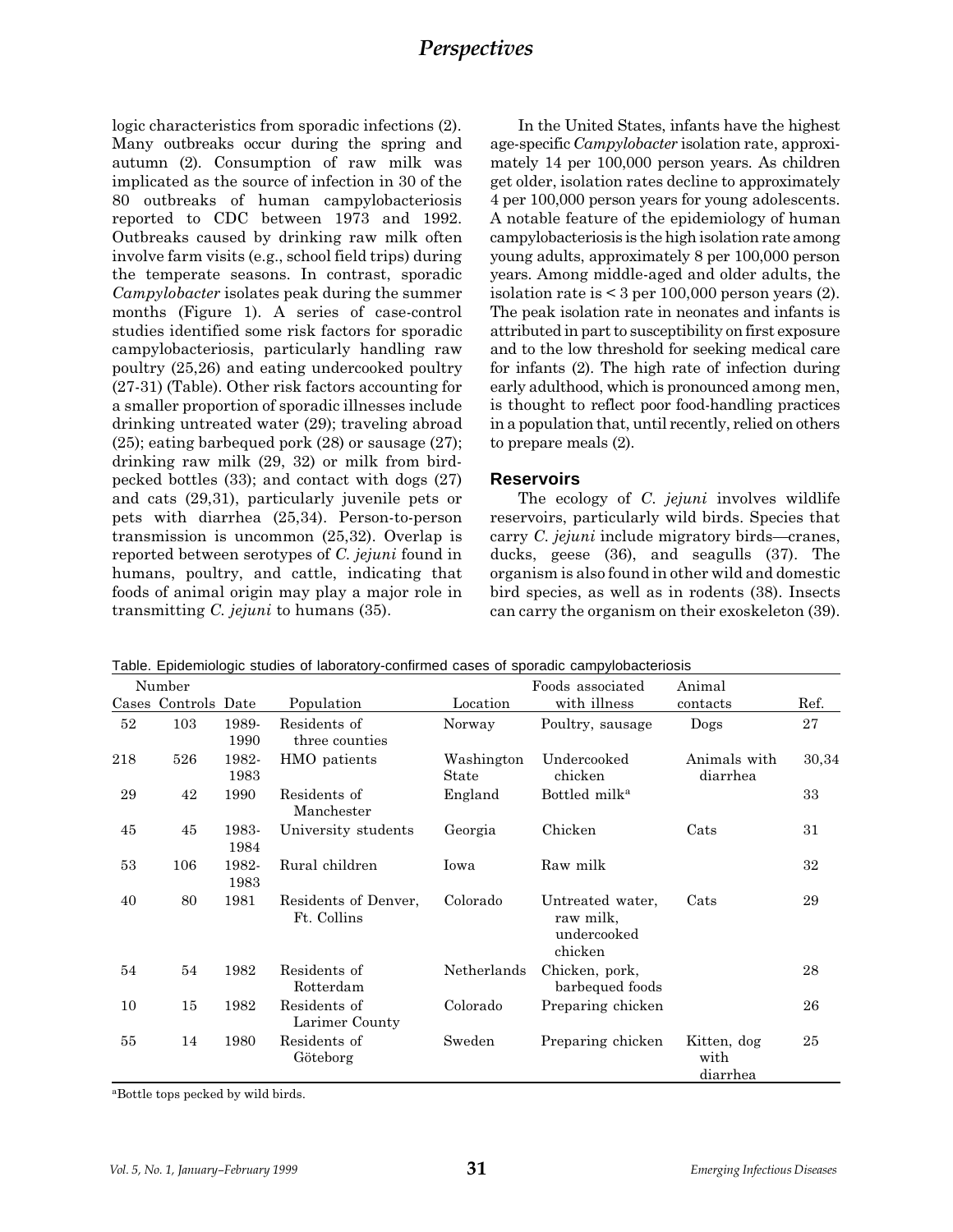The intestines of poultry are easily colonized with C. jejuni. Day-old chicks can be colonized with as few as 35 organisms (40). Most chickens in commercial operations are colonized by 4 weeks (41,42). Vertical transmission (i.e., from breeder flocks to progeny) has been suggested in one study but is not widely accepted (43). Reservoirs in the poultry environment include beetles (39), unchlorinated drinking water (44), and farm workers (41,42,45). Feeds are an unlikely source of campylobacters since they are dry and campylobacters are sensitive to drying.

C. jejuni is a commensal organism of the intestinal tract of cattle (46). Young animals are more often colonized than older animals, and feedlot cattle are more likely than grazing animals to carry campylobacters (47). In one study, colonization of dairy herds was associated with drinking unchlorinated water (48).

Campylobacters are found in natural water sources throughout the year. The presence of campylobacters is not clearly correlated with indicator organisms for fecal contamination (e.g., E. coli)(49). In temperate regions, organism recovery rates are highest during the cold season (49,50). Survival in cold water is important in the life cycle of campylobacters. In one study, serotypes found in water were similar to those found in humans (50). When stressed, campylobacters enter a "viable but nonculturable state," characterized by uptake of amino acids and maintenance of an intact outer membrane but inability to grow on selective media; such organisms, however, can be transmitted to animals (51). Additionally, unchlorinated drinking water can introduce campylobacters into the farm environment (44,48).

### **Campylobacter in the Food Supply**

C. jejuni is found in many foods of animal origin. Surveys of raw agricultural products support epidemiologic evidence implicating poultry, meat, and raw milk as sources of human infection. Most retail chicken is contaminated with *C. jejuni*; one study reported an isolation rate of 98% for retail chicken meat (52). C. jejuni counts often exceed  $10^3$  per 100 g. Skin and giblets have particularly high levels of contamination. In one study, 12% of raw milk samples from dairy farms in eastern Tennessee were contaminated with C. jejuni (53). Raw milk is presumed to be contaminated by bovine feces; however, direct contamination of milk as a consequence of mastitis also occurs (54). Campylobacters are also found in red meat. In one study, C. jejuni was present in 5% of raw ground beef and in 40% of veal specimens (55).

#### **Control of Campylobacter Infection**

#### **On the Farm**

Control of Campylobacter contamination on the farm may reduce contamination of carcasses, poultry, and red meat products at the retail level (27). Epidemiologic studies indicate that strict hygiene reduces intestinal carriage in foodproducing animals (41,42,45). In field studies, poultry flocks that drank chlorinated water had lower intestinal colonization rates than poultry that drank unchlorinated water (42,44). Experimentally, treatment of chicks with commensal bacteria (56) and immunization of older birds (57) reduced C. jejuni colonization. Because intestinal colonization with campylobacters readily occurs in poultry flocks, even strict measures may not eliminate intestinal carriage by food-producing animals (39,41).

#### **At Processing**

Slaughter and processing provide opportunities for reducing C. jejuni counts on food-animal carcasses. Bacterial counts on carcasses can increase during slaughter and processing steps. In one study, up to a 1,000-fold increase in bacterial counts on carcasses was reported during transportation to slaughter (58). In studies of chickens (59) and turkeys (60) at slaughter, bacterial counts increased by approximately 10 to 100-fold during defeathering and reached the highest level after evisceration. However, bacterial counts on carcasses decline during other slaughter and processing steps. In one study, forced-air chilling of swine carcasses caused a 100-fold reduction in carcass contamination (61). In Texas turkey plants, scalding reduced carcass counts to near or below detectable levels (60). Adding sodium chloride or trisodium phosphate to the chiller water in the presence of an electrical current reduced C. jejuni contamination of chiller water by  $2 \log_{10}$  units (62). In a slaughter plant in England, use of chlorinated sprays and maintenance of clean working surfaces resulted in a 10- to 100-fold decrease in carcass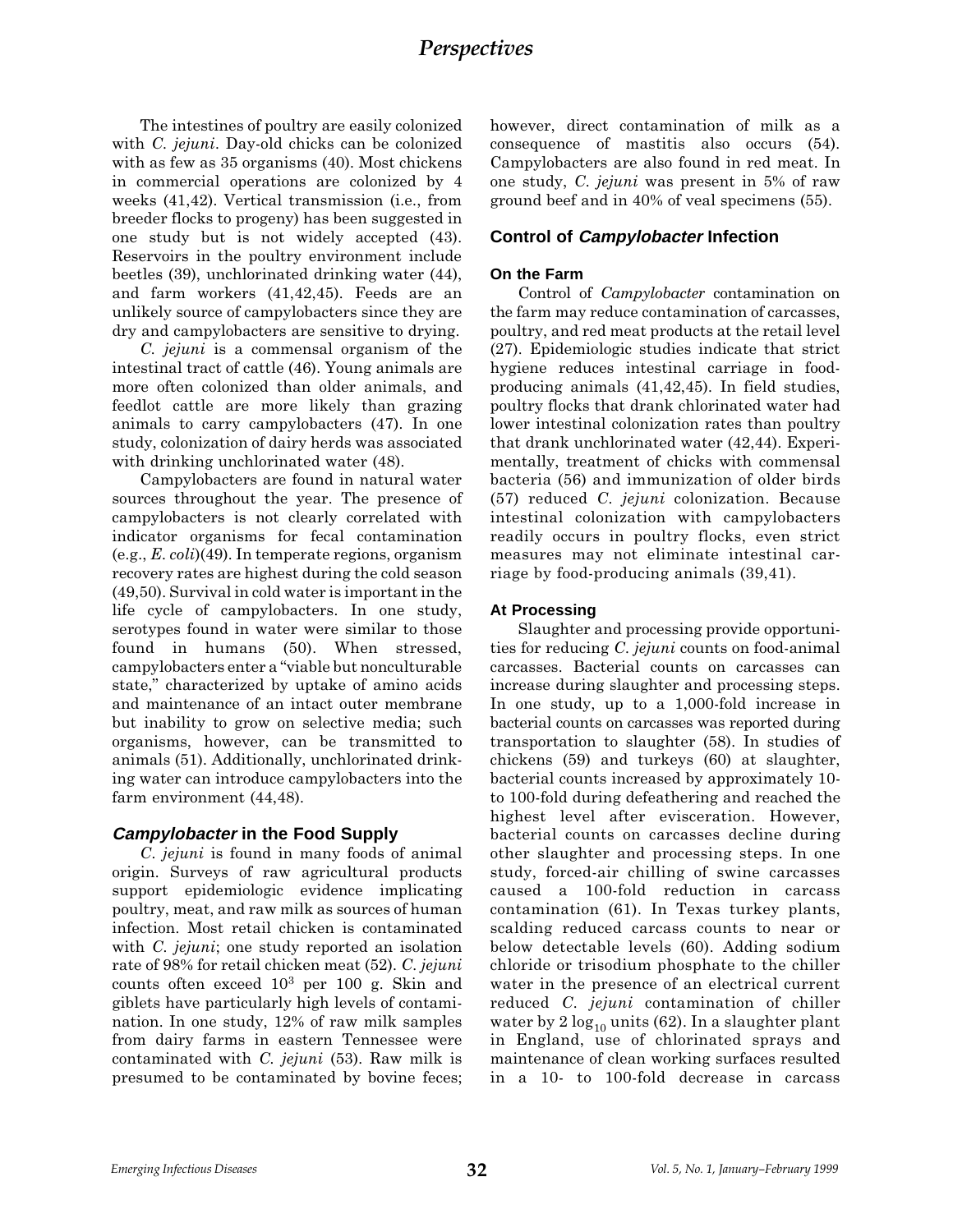contamination (63). In another study, lactic acid spraying of swine carcasses reduced counts by at least 50% to often undetectable levels (64). A radiation dose of 2.5 KGy reduced C. jejuni levels on retail poultry by 10  $log_{10}$ units (65).

### **Conclusions**

C. jejuni, first identified as a human diarrheal pathogen in 1973, is the most frequently diagnosed bacterial cause of human gastroenteritis in the United States. Sequelae including GBS and reactive arthritis are increasingly recognized, adding to the human and economic cost of illness from human campylobacteriosis. The emergence of fluoroquinolone-resistant infections in Europe and the United States, temporally associated with the approval of fluoroquinolone use in veterinary medicine, is also a public health concern. The consumption of undercooked poultry and cross-contamination of other foods with drippings from raw poultry are leading risk factors for human campylobacteriosis. Reinforcing hygienic practices at each link in the food chain—from producer to consumer—is critical in preventing the disease.

Dr. Altekruse is a Public Health Service Epidemiology Fellow with the Food and Drug Administration, Center for Veterinary Medicine. His current research interest is antimicrobial-resistant foodborne pathogens.

### **References**

- 1. Kist M. The historical background of Campylobacter infection: new aspects. In: Pearson AD, editor. Proceedings of the 3rd International Workshop on Campylobacter Infections; Ottawa;1985 Jul 7-10. London: Public Health Laboratory Service;1985. p.23-7.
- 2. Tauxe RV. Epidemiology of Campylobacter jejuni infections in the United States and other industrial nations. In: Nachamkin I, Blaser MJ, Tompkins LS, editors. Campylobacter jejuni: current and future trends. Washington: American Society for Microbiology; 1992. p. 9-12.
- 3. Blaser MJ, Wells JG, Feldman RA, Pollard RA, Allen JR, the Collaborative Diarrheal Disease Study Group. Campylobacter enteritis in the United States: a multicenter study. Ann Intern Med 1983;98:360-5.
- 4. Peterson MC. Clinical aspects of Campylobacter jejuni infections in adults. Wes J Med 1994;161:148-52.
- 5. Sorvillo FJ, Lieb LE, Waterman SH. Incidence of campylobacteriosis among patients with AIDS in Los Angeles County. J Acquir Immune Defic Syndr Hum Retrovirol 1991;4:598-602.
- 6. Perlman DJ, Ampel NM, Schifman RB, Cohn DL, Patton CM, Aguirre ML, et al. Persistent Campylobacter jejuni infections in patients infected with the human immunodeficiency virus (HIV). Ann Intern Med 1988;108:540-6.
- 7. Allos BM. Association between Campylobacter infection and Guillain-Barré syndrome. J Infect Dis 1997;176:S125-8.
- 8. Peterson MC. Rheumatic manifestations of Campylobacter jejuni and C. fetus infections in adults. Scand J Rheumatol 1994;23:167-70.
- 9. Shoenfeld Y, George J, Peter JB. Guillain-Barré as an autoimmune disease. Int Arch Allergy Immunol 1996;109:318-26.
- 10. Blaser MJ. Campylobacter species. In: Principles and practice of infectious diseases. Mandell GL, Douglas RG, Bennett JE, editors. 3rd ed. New York: Churchill Livingstone, 1990;194:1649-58.
- 11. Murphy GS Jr, Echeverria P, Jackson LR, Arness MK, LeBron C, Pitarangsi C. Ciprofloxacin- and azithromycinresistant Campylobacter causing traveler's diarrhea in U.S. troops deployed to Thailand in 1994. Clin Infect Dis 1996;22:868-9.
- 12. Piddock LJV. Quinolone resistance and Campylobacter spp. Antimicrob Agents Chemother 1995;36:891-8.
- 13. Jacobs-Reitsma WF, Kan CA, Bolder NM. The induction of quinolone resistance in Campylobacter bacteria in broilers by quinolone treatment. In: Campylobacters, helicobacters, and related organisms. Newell DG, Ketley JM, Feldman RA, editors. New York: Plenum Press; 1996. p. 307-11.
- 14. Smith KE, Besser JM, Leano F, Bender J, Wicklund J, Johnson B, et al. Fluoroquinolone-resistant Campylobacter isolated from humans and poultry in Minnesota [abstract]. Program of the 1st International Conference on Emerging Infectious Diseases; Atlanta, Georgia; 1998 Mar 7-10. Atlanta: Centers for Disease Control and Prevention;1998.
- 15. Blaser MJ, Sazie E, Williams LP Jr. The influence of immunity on raw milk-associated Campylobacter infection. JAMA 1987;257:43-6.
- 16. Black RE, Levine MM, Clements ML, Hughes TP, Blaser MJ. Experimental Campylobacter jejuni infection in humans. J Infect Dis 1988;157:472-9.
- 17. Ketley JM. Pathogenesis of enteric infection by Campylobacter. Microbiology 1997;143:5-21.
- 18. Nachamkin I. Campylobacter and Arcobacter. In: Manual of clinical microbiology. 6th ed. Washington: ASM Press; 1995. p. 483-91.
- 19. Humphrey TJ. An appraisal of the efficacy of preenrichment for the isolation of Campylobacter jejuni from water and food. Journal of Applied Bacteriology 1989;66:119-26.
- 20. Penner JL, Hennessy JN, Congi RV. Serotyping of Campylobacter jejuni and Campylobacter coli on the basis of thermostable antigens. Eur J Clin Microbiol Infect Dis 1983;2:378-83.
- 21. Lior H, Woodward DL, Edgar JA, Laroche LJ, Gill P. Serotyping of Campylobacter jejuni by slide agglutination based on heat-labile antigenic factors. J Clin Microbiol 1982;15:761-8.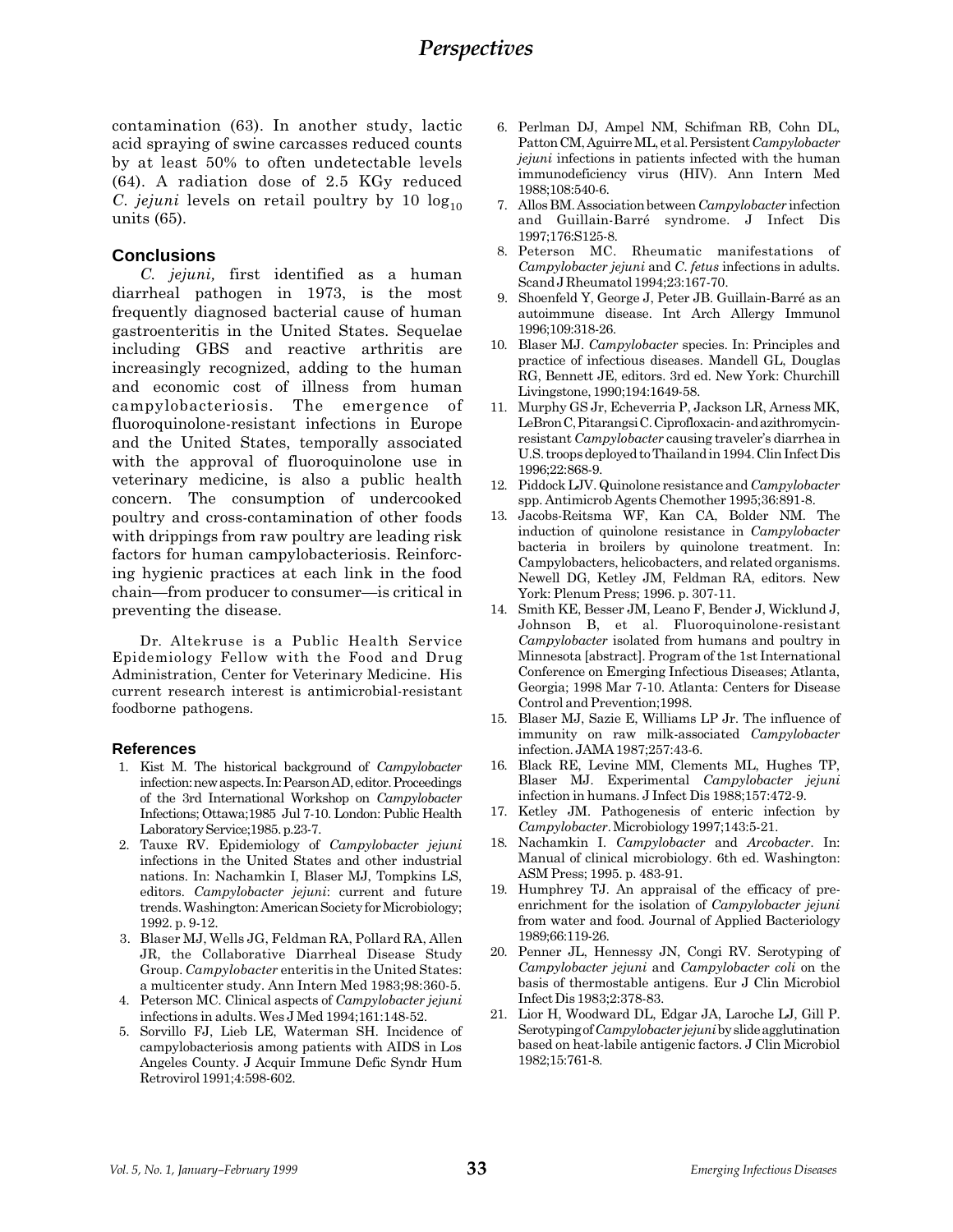- 22. Hilton AC, Mortiboy D, Banks JG, Penn CW. RAPD analysis of environmental, food and clinical isolates of Campylobacter spp. FEMS Immunol Med Microbiol 1997;18:119-24.
- 23. Meinersmann RJ, Helsel LO, Fields PI, Hiett KL. Discrimination of Campylobacter jejuni isolates by fla gene sequencing. J Clin Microbiol 1997;35:2810-4.
- 24. Harrington CS, Thomson-Carter FM, Carter PE. Evidence for recombination in the flagellin locus of Campylobacter jejuni: implications for the flagellin gene typing scheme. J Clin Microbiol 1997;35:2386-92.
- 25. Norkrans G, Svedhem Å. Epidemiologic aspects of Campylobacter jejuni enteritis. Journal of Hygiene (Cambridge) 1982;89:163-70.
- 26. Hopkins RS, Scott AS. Handling raw chicken as a source for sporadic *Campylobacter jejuni* infections [letter]. J Infect Dis 1983;148:770.
- 27. Kapperud G, Skjerve E, Bean NH, Ostroff SM, Lassen J. Risk factors for sporadic Campylobacter infections: results of a case-control study in southeastern Norway. J Clin Microbiol 1992;30:3117-21.
- 28. Oosterom J, den Uyl CH, Bänffer JRJ, Huisman J. Epidemiologic investigations on Campylobacter jejuni in households with primary infection. Journal of Hygiene (Cambridge) 1984;92:325-32.
- 29. Hopkins RS, Olmsted R, Istre GR. Endemic Campylobacter jejuni infection in Colorado: identified risk factors. Am J Public Health 1984;74:249-50.
- 30. Harris NV, Weiss NS, Nolan CM. The role of poultry and meats in the etiology of Campylobacter jejuni/coli enteritis. Am J Public Health 1986;76:407-11.
- 31. Deming MS, Tauxe RV, Blake PA. Campylobacter enteritis at a university from eating chickens and from cats. Am J Epidemiol 1987;126:526-34.
- 32. Schmid GP, Schaefer RE, Plikaytis BD, Schaefer JR, Bryner JH, Wintermeyer LA, et al. A one-year study of endemic campylobacteriosis in a midwestern city: association with consumption of raw milk. J Infect Dis 1987;156:218-22.
- 33. Lighton LL, Kaczmarski EB, Jones DM. A study of risk factors for Campylobacter infection in spring. Public Health 1991;105:199-203.
- 34. Saaed AM, Harris NV, DiGiacomo RF. The role of exposure to animals in the etiology of Campylobacter jejuni/coli enteritis. Am J Epidemiol 1993;137:108-14.
- 35. Nielsen EM, Engberg J, Madsen M. Distribution of serotypes of *Campylobacter jejuni* and *C. coli* from Danish patients, poultry, cattle, and swine. FEMS Immunol Med Microbiol 1997;19:47-56.
- 36. Luetchefeld NA, Blaser MJ, Reller LB, Wang WL. Isolation of Campylobacter fetus subsp. jejuni from migratory waterfowl. J Clin Microbiol 1980;12:406-8.
- 37. Glunder G, Neumann U, Braune S. Occurrence of Campylobacter spp. in young gulls, duration of Campylobacter infection and reinfection by contact. Journal of Veterinary Medicine [Series B] 1992;39:119- 22.
- 38. Cabrita J, Rodrigues J, Braganca F, Morgado C, Pires I, Goncalves AP. Prevalence, biotypes, plasmid profile and antimicrobial resistance of Campylobacter isolated from wild and domestic animals from northeast Portugal. Journal of Applied Bacteriology 1992;73:279-85.
- 39. Jacobs-Reitsma WF, van de Giessen AW, Bolder NM, Mulder RWAW. Epidemiology of Campylobacter spp. at two Dutch broiler farms. Epidemiol Infect 1995;114:413- 21.
- 40. Kaino K, Hayashidani H, Kaneko K, Ogawa M. Intestinal colonization of Campylobacter jejuni in chickens. Japanese Journal of Veterinary Science1988;50:489-94.
- 41. Humphrey TJ, Henley A, Lanning DG. The colonization of broiler chickens with Campylobacter jejuni; some epidemiologic investigations. Epidemiol Infect 1993;110:601-7.
- 42. Kapperud G, Skjerve E, Vik L, Hauge K, Lysaker A, Aalmen I, et al. Epidemiological investigation of risk factors for Campylobacter colonization in Norwegian broiler flocks. Epidemiol Infect 1993;111:45-55.
- 43. Pearson AD, Greenwood MH, Feltham RK, Healing TD, Donaldson J, Jones DM, et al. Microbial ecology of Campylobacter jejuni in a United Kingdom chicken supply chain: intermittent common source, vertical transmission, and amplification by flock propagation. Appl Environ Microbiol 1996;62:4614-20.
- 44. Pearson AD, Greenwood M, Healing TD, Rollins D, Shahamat M, Donaldson J, et al. Colonization of broiler chickens by waterborne Campylobacter jejuni. Appl Environ Microbiol 1993;59:987-96.
- 45. Kazwala RR, Collins JD, Hannan J, Crinion RAP, OMahony H. Factors responsible for the introduction and spread of Campylobacter jejuni infection in commercial poultry production. Vet Rec 1990;126:305-6.
- 46. Fricker CR, Park RWA. A two year study of the distribution of thermophilic campylobacters in human, environmental and food samples from the Reading area with particular reference to toxin production and heat stable serotype. Journal of Applied Bacteriology 1989;66:477-90.
- 47. Giacoboni GI, Itoh K, Hirayama K, Takahashi E, Mitsuoka T. Comparison of fecal Campylobacter in calves and cattle of different ages and areas in Japan. J Vet Med Sci 1993;55:555-9.
- 48. Humphrey TJ, Beckett P. Campylobacter jejuni in dairy cows and raw milk. Epidemiol Infect 1987;98:263-9.
- 49. Carter AM, Pacha RE, Clark GW, Williams EA. Seasonal occurrence of Campylobacter spp. and their correlation with standard indicator bacteria. Appl Environ Microbiol 1987;53:523-6.
- 50. Bolton FJ, Coates D, Hutchinson DN, Godfree AF. A study of thermophilic campylobacters in a river system. Journal of Applied Bacteriology 1987;62:167-76.
- 51. Stern N, Jones D, Wesley I, Rollins D. Colonization of chicks by non-culturable Campylobacter spp. Letters in Applied Microbiology 1994;18:333-6.
- 52. Stern NJ, Line JE. Comparison of three methods for recovery of Campylobacter spp. from broiler carcasses. Journal of Food Protection 1992;55:663-6.
- 53. Rohrbach BW, Draughon FA, Davidson PM, Oliver SP. Prevalence of Listeria monocytogenes, Campylobacter jejuni, Yersinia enterocolitica, and Salmonella in bulk tank milk: risk factors and risk of human exposure. Journal of Food Protection 1992;55:93-7.
- 54. Hudson PJ, Vogt RL, Brondum J, Patton CM. Isolation of Campylobacter jejuni from milk during an outbreak of campylobacteriosis. J Infect Dis 1984;150:789.